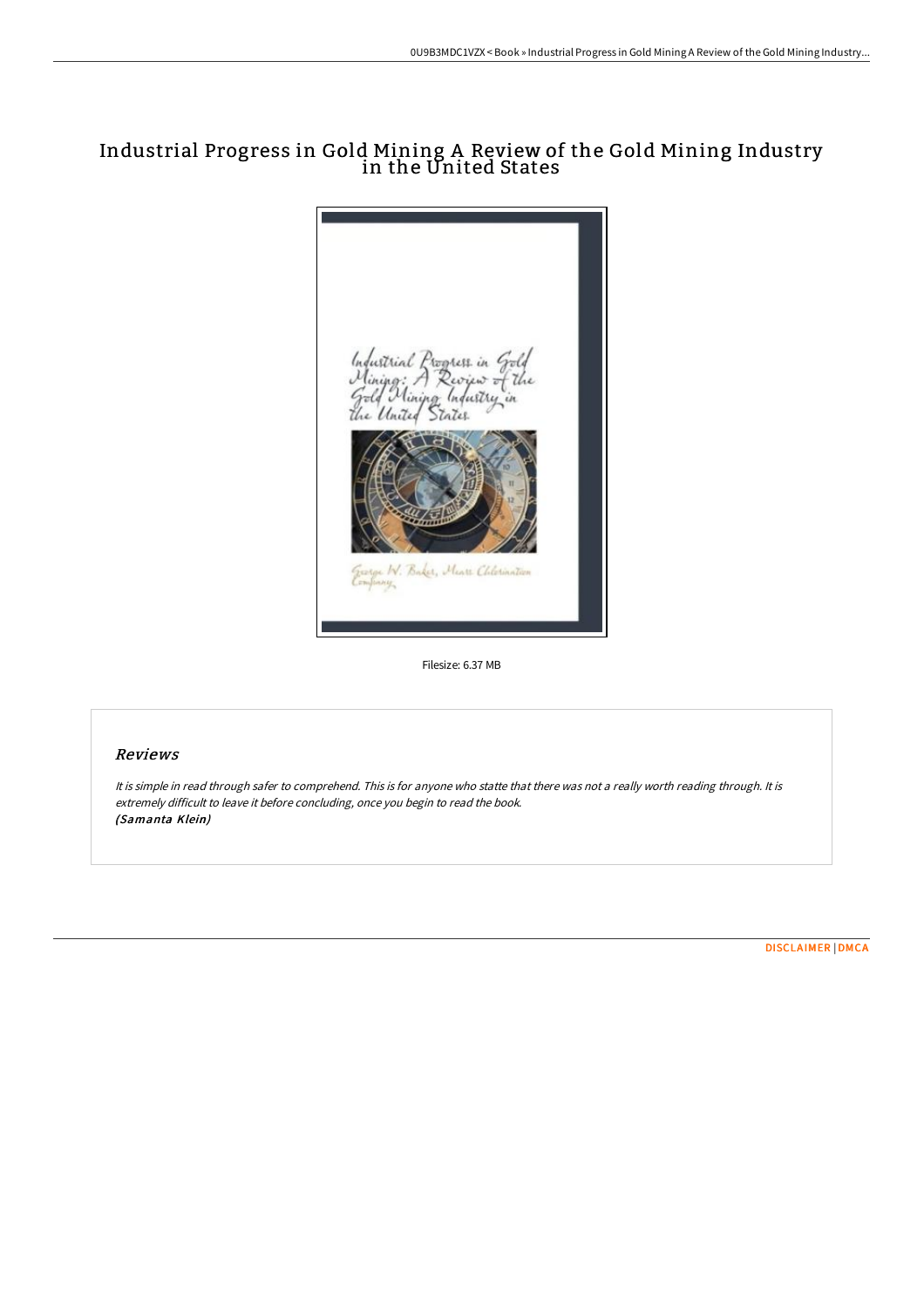## INDUSTRIAL PROGRESS IN GOLD MINING A REVIEW OF THE GOLD MINING INDUSTRY IN THE UNITED STATES



BiblioLife. Paperback. Condition: New. This item is printed on demand. 112 pages. Dimensions: 7.8in. x 5.0in. x 0.4in.This historic book may have numerous typos and missing text. Purchasers can usually download a free scanned copy of the original book (without typos) from the publisher. Not indexed. Not illustrated. 1880 edition. Excerpt: . . . tailings contained, and seldom as much as two ounces of gold. Prof. Raymonds Report, 1870, page 364: --It is impossible to state accurately what percentage of gold is lost in milling, as few assays are made either of the crude ore or of the tailings; but that a very large amount is lost can. not be doubted, and this loss probably varies from thirty to seventy per cent. , according to the nature of the ore. None of the silver is saved except a small quantity, which being obtained in the gold, merely diminishes the value of the latter metal. Fossetts Colorado, page 292: --It is estimated that more gold has been wasted in milling and has been washed down the creeks and gulches than has been saved. Albert Reiehenecker see Appendix, page 80 et seq). The proportion of gold saved on the plates and tables varies, in a wellconstructed mill, between thirty and fifty per cent. of the whole amount of gold in the quartz, and may average forty per cent. Article XII. THE PRESENT CONDITION OF INDUSTRIAL GOLD MINING. It will be apparent from these brief outlines that gold mining as an industrial pursuit encompasses interests of immense importance when the whole field of enterprise is brought into Tiew. The sources of the metal are practically beyond the measure of any method of calculation. The great extent of mineral area, the cosmical profusion displayed in nature with reference to all deposits of useful metals...

 $\frac{1}{100}$ Read [Industrial](http://techno-pub.tech/industrial-progress-in-gold-mining-a-review-of-t.html) Progress in Gold Mining A Review of the Gold Mining Industry in the United States Online  $\overline{\mathbf{P}\mathbf{D}^2}$ [Download](http://techno-pub.tech/industrial-progress-in-gold-mining-a-review-of-t.html) PDF Industrial Progress in Gold Mining A Review of the Gold Mining Industry in the United States